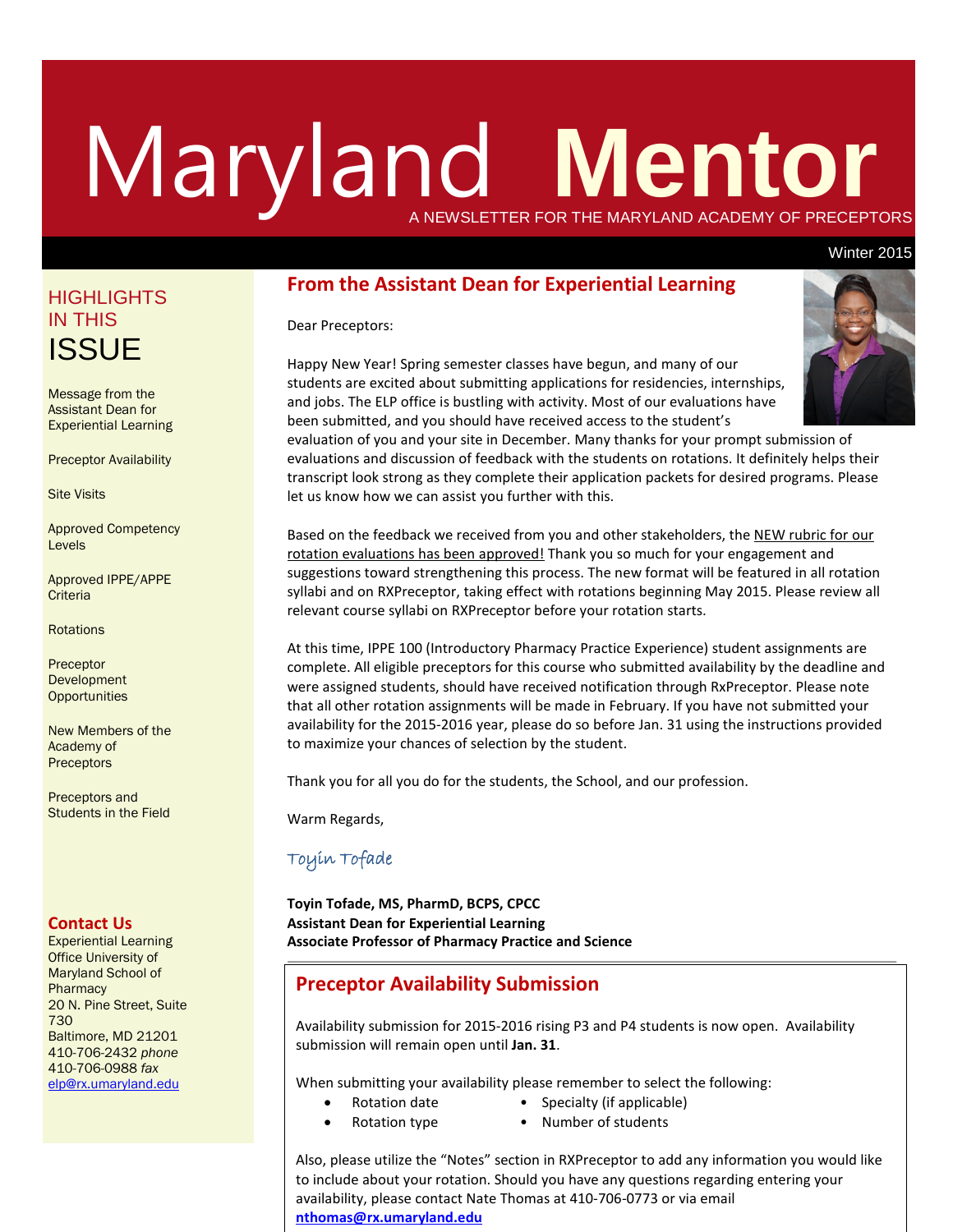# **Site Visits:**

Here is a recap of the site visits that have been completed for 2014.

The office has completed more than 150 site visits, including 11 ambulatory care sites, more than 110 community pharmacies, and more than 10 hospital sites. We have also visited a few specialty pharmacy sites, MTM sites, and a nuclear pharmacy. During these visits, we met more than 200 pharmacists and staff who work with our students.

We cannot thank all of our preceptors enough for everything that they do for both the School and our students. The School would not be able to deliver the highquality pharmacy education that today's PharmD curriculum requires without you. We look forward to working with you, our preceptors, for many years to come.

With the start of the New Year, we will once again be on the road performing more site visits. Although we have visited over 200 sites, that is less than half of the sites listed in the School's database. If your site has not been visited, and you would like to schedule such a visit, please contact Mark Brueckl at (410) 706-8347 or **[mbrueckl@rx.umaryland.edu.](mailto:mbrueckl@rx.umaryland.edu)**

# **Approved Competency Levels and Descriptors for ELP Evaluations**

#### (Effective May 2015)

Following is a listing of newly approved competency levels and descriptors for your review of students on their rotations. When completing student evaluations, please select the competency level using the corresponding examples that best describe the student's performance at the point of assessment. The student may fit into more than one category.

|             | <b>Absent</b>                                                                                                             | <b>Beginning</b>                                                                                                          | <b>Developing</b>                                                                                                                                                                        | <b>Intermediate</b>                                                                                                                                             | <b>Proficient</b>                                                                                                                           | <b>Highly</b><br><b>Proficient</b>                                                                                                                                                                                      |
|-------------|---------------------------------------------------------------------------------------------------------------------------|---------------------------------------------------------------------------------------------------------------------------|------------------------------------------------------------------------------------------------------------------------------------------------------------------------------------------|-----------------------------------------------------------------------------------------------------------------------------------------------------------------|---------------------------------------------------------------------------------------------------------------------------------------------|-------------------------------------------------------------------------------------------------------------------------------------------------------------------------------------------------------------------------|
| Awareness   | Not aware of<br>how to<br>approach the<br>skill                                                                           | Aware of the<br>deficiency in<br>the skill and<br>attempts to<br>determine<br>effort required<br>to become<br>competent   | <b>Initiates</b><br>practice of the<br>skill<br>Not able to<br>consistently<br>perform the<br>skill<br><b>Rarely</b> able to<br>identify or solve<br>problems<br>related to the<br>skill | Familiarity with<br>skill develops<br>through<br>practice<br><b>Mostly</b><br>consistent in<br>identifying or<br>solving<br>problems<br>related to the<br>skill | Consistently<br>demonstrates<br>accurate<br>performance of<br>the skill<br>Can identify<br>and solve<br>problems<br>related to the<br>skill | <b>Demonstrates</b><br>skill to a less<br>experienced<br>learner<br><b>Takes initiative</b><br>to identify and<br>solve problems<br>related to the<br>skill<br>Performance is<br>above graduate<br>level                |
| Ability     | Lacks ability to<br>independently<br>complete the<br>skill                                                                | Sporadically,<br>but rarely able<br>to perform the<br>skill                                                               | Sometimes able<br>to complete this<br>skill                                                                                                                                              | Ability to<br>complete this<br>skill is<br>adequate, but<br>not<br>independent                                                                                  | Able to<br>independently<br>complete the<br>skill                                                                                           | Student is<br>consistently<br>confident and<br>able to<br>complete the<br>skill<br>Demonstrates<br>excellent depth<br>and breadth of<br>understanding<br>of key content<br>and knowledge<br>and applies<br>consistently |
| Supervision | Requires major<br>supervision to<br>complete the<br>skill                                                                 | Constant<br>supervision and<br>feedback are<br>required to<br>completed the<br>skill                                      | Supervision and<br>feedback are<br>required but<br>need is<br>decreasing                                                                                                                 | Supervision<br>needed to<br>master major<br>concepts                                                                                                            | <b>Supervision is</b><br>minimal<br>May seek<br>feedback from<br>preceptor with<br>specific<br>questions<br>about<br>performance            | Rarely needs<br>intervention<br><b>Functions</b><br>independently<br>Incorporates<br>feedback                                                                                                                           |
| Mistakes    | Major mistakes<br>are many when<br>student<br>attempts to<br>complete the<br>skill<br><b>Patient safety is</b><br>at risk | Major mistakes<br>are common<br>when student<br>attempts to<br>complete the<br>skill<br><b>Unable to self-</b><br>correct | Major mistakes<br>are limited<br>Minor mistakes<br>occur<br><b>Unable to self-</b><br>correct most<br>errors                                                                             | No major<br>mistakes<br>Minor mistakes<br>occur<br>Able to self-<br>correct                                                                                     | <b>Occasional</b><br>minor mistakes                                                                                                         | <b>Rare</b> minor<br>mistakes                                                                                                                                                                                           |

\*Adapted with permission from the University of Pittsburgh School of Pharmacy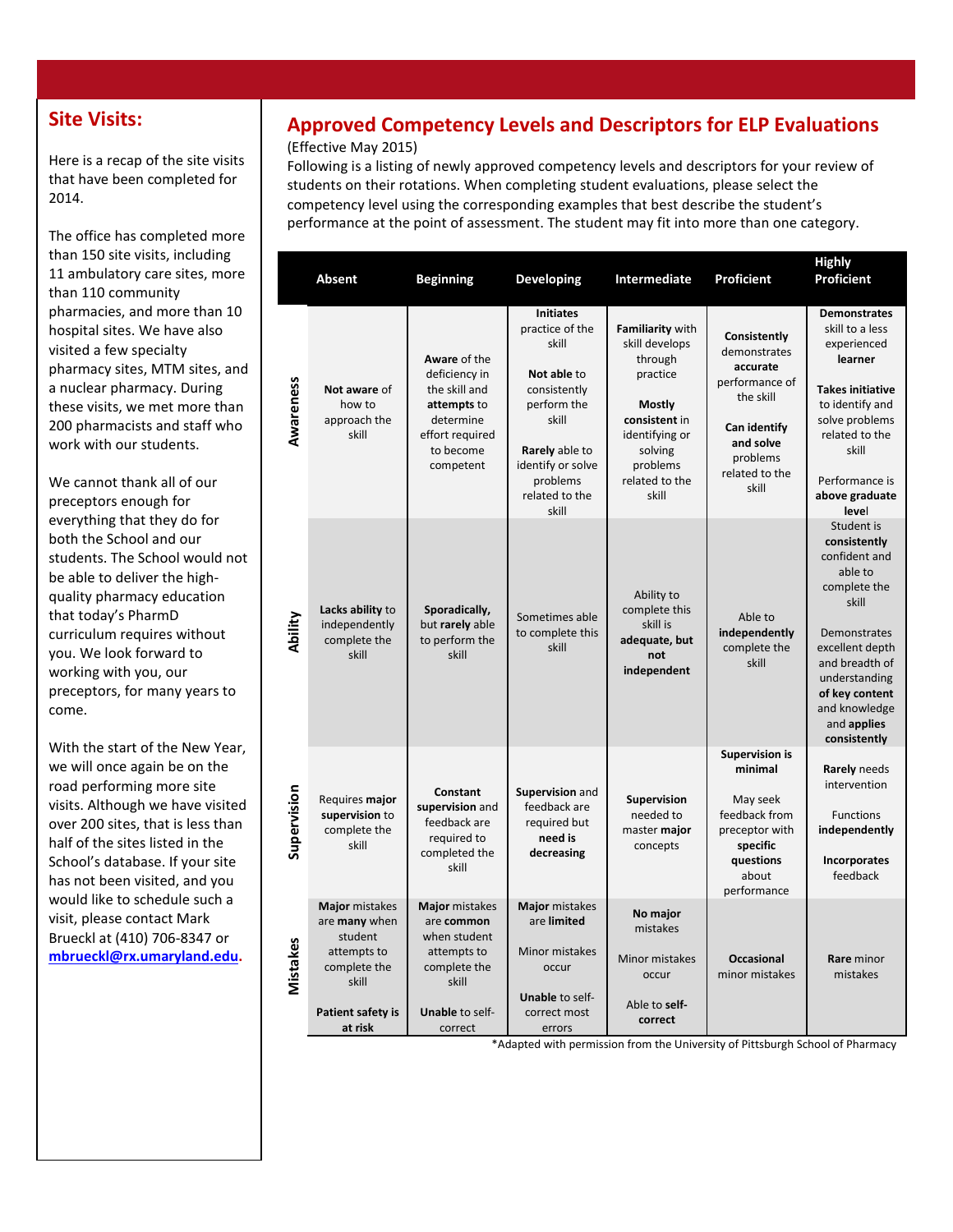# **Diversity Awareness**

The School of Pharmacy is proud to have a diverse student population. We appreciate your support and sensitivity as you train and communicate with our students from a wide variety of racial, religious, gender identification, and sexual orientation backgrounds.



# **What the ELP Office Needs from Preceptors**

**Please help us be 100 percent compliant by doing the following:**

- All required Midterm and Final Evaluations submitted by the due date
- Signed FERPA form
- SSN if you are able to accept Honorarium Payments
- Enter Site Requirements on RXPreceptor
- 2 hours of Preceptor Development

# **Approved IPPE and APPE Professionalism Criteria**

(Effective May 2015)

The School has developed new criteria for evaluating professionalism in students on required rotations. Metrics will be scored as Acceptable/Unacceptable. An "Unacceptable" rating on any professionalism metric at the final evaluation will result in a failure in the course.

**Altruism**: Student makes an unselfish commitment to serve the best interests of the patient and rotation by prioritizing rotation requirements, demonstrating effective listening skills, interacting with others in a compassionate manner, and developing trusting relationships.

**Honesty and Integrity**: Student displays honesty and integrity by abiding by patient (HIPPA) and student (FERPA) confidentiality requirements, and maintaining academic honesty.

**Respect for Others**: Student treats others as he/she would want to be treated by arriving on time for rotation activities, respecting the feelings, needs, thoughts, and opinions of the preceptor/faculty /colleagues, demonstrating ability to receive constructive feedback, and providing constructive feedback in a respectful and educational manner.

**Professional Presence:** Student instills trust by attending and participating in rotation requirements, dressing appropriately for the rotation, and accepting responsibility for one's own actions.

**Dedication and Commitment to Excellence:** Student strives for excellence and assumes responsibility for his/her learning and professional development by adequately preparing for all rotation sessions, embracing responsibility for one's own learning, and actively seeking guidance and mentoring as needed.

# **Preceptor Development Opportunities**

Experiential education comprises almost one third of the pharmacy education that our student pharmacists receive. Given its importance to the training of future pharmacists, we expect our preceptors to continue to hone their preceptorship skills with two hours of preceptor development.

The School has several preceptor development modules available on its website. The modules may be found here[: http://www.pharmacy.umaryland.edu/preceptors/onlinemodules.html.](http://www.pharmacy.umaryland.edu/preceptors/onlinemodules.html) There is no charge to take the courses, and CE credit is available for all except the "Introduction to the Experiential Learning Program" module.

If you know of any additional preceptor development tools that could benefit our preceptors, please forward that information to the ELP Office at: [elp@rx.umaryland.edu.](mailto:elp@rx.umaryland.edu)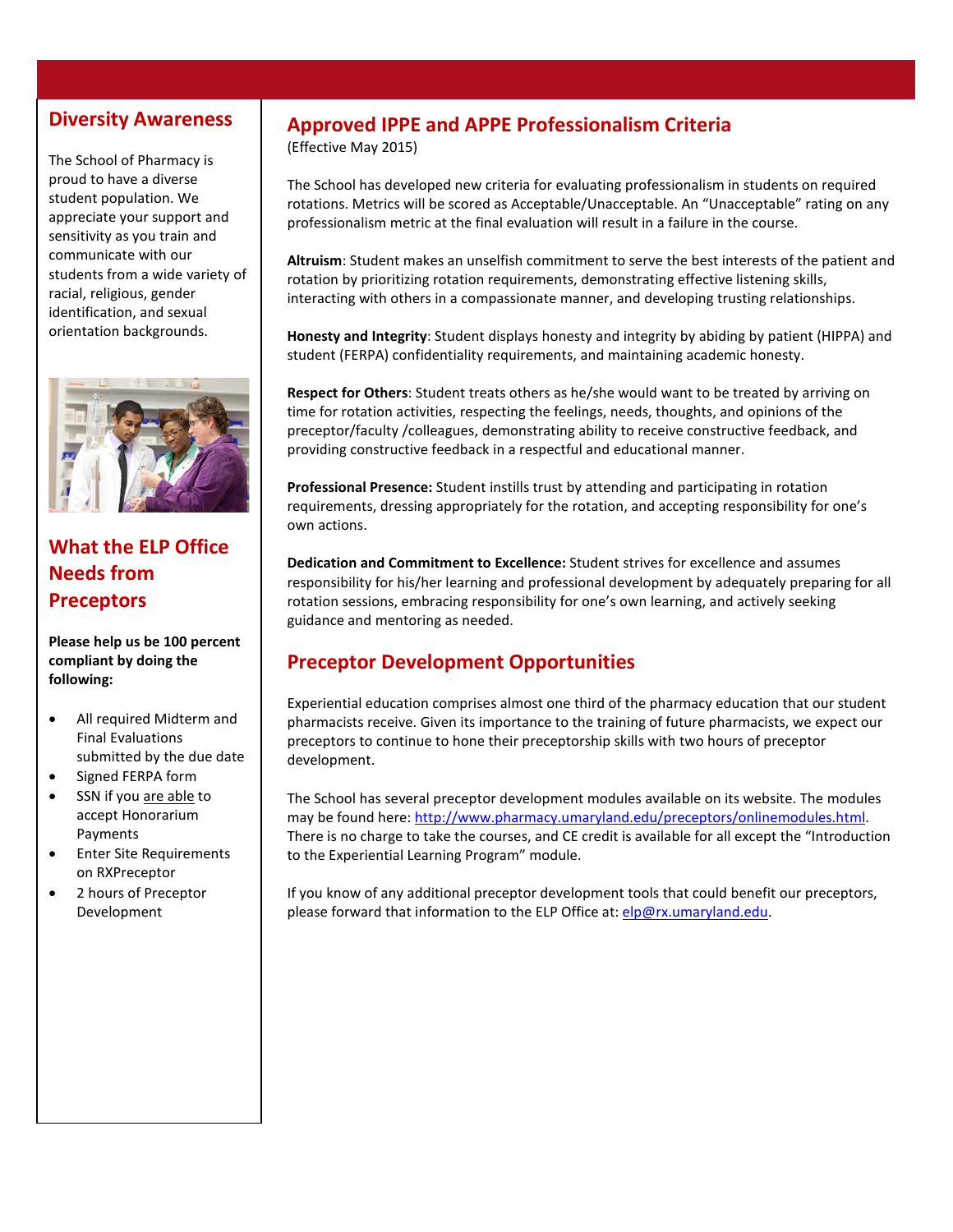# **Pharmacists' Letter**

I'm sure that all of our preceptors are familiar with *The Pharmacists' Letter,* a reliable source for drug information. Did you know that the publication also provides a number of resources for preceptor development? For those not familiar with that aspect of *The Pharmacists' Letter*, it provides a wealth of information, including monthly webinars on various topics involving the precepting of students and residents.

The School of Pharmacy has recently signed an agreement to join their *Preceptor Training and Resource Network,* an online resource to precepting tools and information. This is an exciting development and opportunity for our preceptors. Further details will follow in the next issue of *Maryland Mentor*. Stay tuned!

## **Library Access**

One of the benefits of being a UMSOP preceptor is having offsite access to *Facts and Comparisons Online* and *Micromedex* from the University's Health Sciences and Human Services Library (HS/HSL). Offsite access changed in May 2014. Though these resources will continue to be available, access will *be limited to pharmacy preceptors who are scheduled to take a student for at least one block in the 2014-2015 term*. This change is due to the HS/HSL's licensing agreements with publishers. If you have questions, please contact Alexa Mayo at [amayo@hshsl.umaryland.edu](mailto:amayo@hshsl.umaryland.edu) or 410-706-1316.

# **Rotation Calendar**

Below are upcoming rotation dates for 2015-2016. Please take note of the new rotation calendar dates when we solicit preceptor availability in November.

| Class of 2016 APPE, APEX, and APPC Rotations |          |  |  |  |
|----------------------------------------------|----------|--|--|--|
| Start                                        | End      |  |  |  |
| 5/18/15                                      | 6/29/15  |  |  |  |
| 6/22/15                                      | 7/24/15  |  |  |  |
| 7/27/15                                      | 8/28/15  |  |  |  |
| 8/31/15                                      | 10/2/15  |  |  |  |
| 10/5/15                                      | 11/6/15  |  |  |  |
| 11/9/15                                      | 12/11/15 |  |  |  |
| 1/11/16                                      | 2/12/16  |  |  |  |
| 2/15/16                                      | 3/18/16  |  |  |  |
| 3/21/16                                      | 4/22/16  |  |  |  |

| Class of 2017 IPPE 305 and 307 Rotations |         |  |  |  |
|------------------------------------------|---------|--|--|--|
| <b>Start</b>                             | End     |  |  |  |
| 5/25/15                                  | 6/12/15 |  |  |  |
| 7/6/15                                   | 7/23/15 |  |  |  |
| 7/27/15                                  | 8/14/15 |  |  |  |
| 12/14/15                                 | 1/8/16  |  |  |  |

| Class of 2018 IPPE 100 Rotations |         |  |  |  |
|----------------------------------|---------|--|--|--|
| <b>Start</b>                     | End     |  |  |  |
| 5/11/15                          | 5/15/15 |  |  |  |

# **IPPE 100 Rotation Assignments Complete**

Thanks to all of our preceptors who have submitted availability to accept students for the upcoming year. Without your assistance, we would not be able to provide the quality pharmacy education to train the next generation of pharmacists.

I want to take this opportunity to highlight a new course for our P1 students, IPPE 100, Introductory Pharmacy Practice Experience, which is a one-week introductory rotation that this year will occur following completion of the spring semester - May 11 – 15, 2015. Again, I want to thank our preceptors for their willingness to train our students in the "real world" of pharmacy.